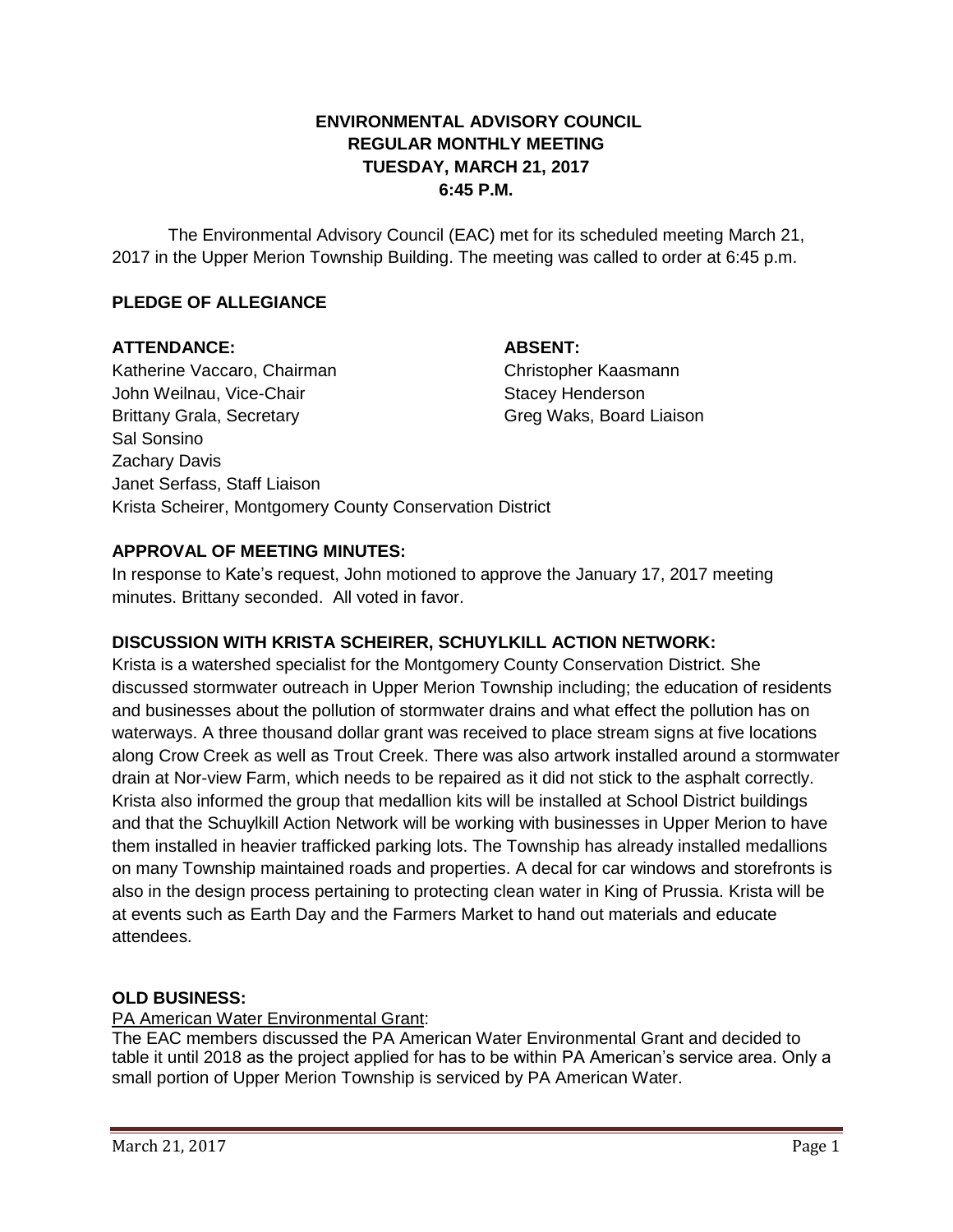# BCA Grant:

The unused balance from the BCA grant is \$1420.00. The EAC will use the remainder of the funds to purchase additional rain barrels and will hold a giveaway at Earth Day, Farmers Markets, and Community Day in the fall, alongside stormwater information and tips. The EAC would like to explore the usage of vouchers so that residents can pick up the rain barrels directly from the vendor to avoid issues with storage.

#### Meadow Installation:

Krista announced that the Montgomery County Conservation District will be receiving equipment to install meadows and that they would like to partner with municipalities to create demonstration meadowlands. The cost to install a meadow by the Conservation District would be minimal. The EAC will discuss the possibility further with the Board of Supervisors.

#### Better Communicate "Garbage, Rubbish, and Refuse" policies:

Bob Rudzinski, the Township's recycling coordinator will be attending April's EAC meeting to discuss the efforts being made at commercial facilities regarding recycling.

#### Green Power Communities:

Upon further investigation the EAC found that the Green Power Community designation would not be feasible for Upper Merion Township as the Township would have to generate or purchase 100% renewable energy.

#### **NEW BUSINESS:**

# Spring Cleanup:

The EAC members will find a date and site for a spring cleanup event to be held in the township.

### Trout Creek:

Janet reported that the water table is low and that water is not flowing into the stream at Trout Creek due to a drought. Snow, rain, and water conservation are the three main factors that can help increase water flow. Krista announced that the PA Horticultural Society and the Upper Merion Township Shade Tree Commission are looking to start a reforestation project along Trout Creek as they expect many trees to die as a result of the Emerald Ash Borer, and would like to partner with the EAC.

#### UMASD Aquaponics Project:

Kate reported that the middle school is doing a year-long aquaponics project to grow basil. The EAC will contact the school district to see if other schools would be willing to do the same.

### **STAFF LIAISON'S REPORT:**

Janet welcomed Zach and Stacey to the EAC and reminded members to use the most current contact list for communicating via email. Janet also announced that Upper Merion Township received an award from the PA Water Environment Association called the Golden Raindrop Award. The Golden Raindrop acknowledges extraordinary personal service to the association while working to promote stormwater management, operation, and maintenance, and is a direct result of work that the EAC has done.